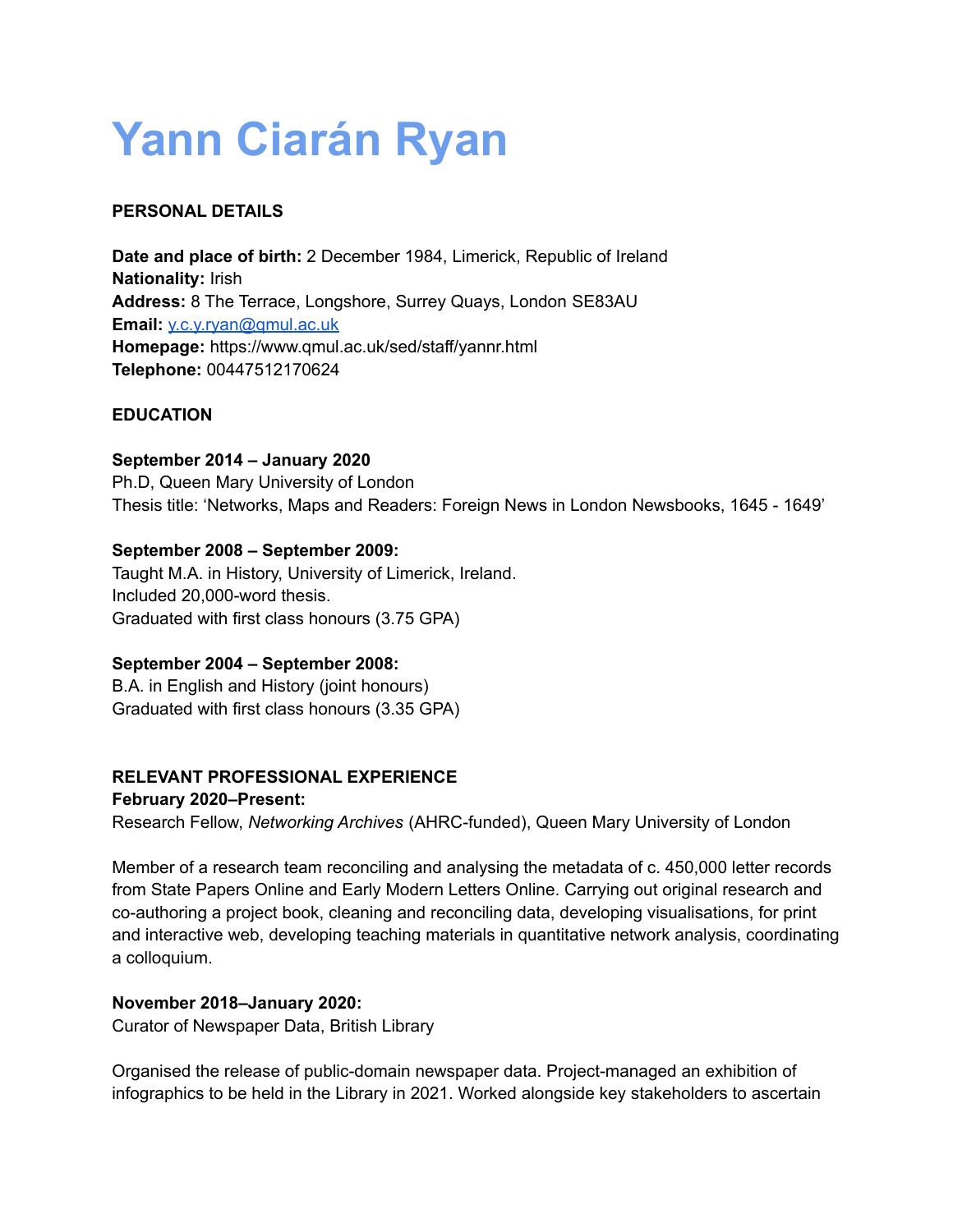needs and requirements for Library data sources. Organised seminars and workshops to promote and teach the opportunities of newspaper data to the non-specialist. Extracted and cleaned an openly-available dataset of Library print newspaper holdings, released on the Library's Research Repository and in a peer-reviewed data paper.

## **TEACHING**

#### **September 2016–October 2018:**

Associate Teacher, Queen Mary, University of London Taught on level 4, 5, and 6 modules including:

#### ESH110A: Literatures in Time

Module covering eight centuries of writing in England, and some influential continental works in the French of England brought over by William the Conqueror. Mostly taught in translation but students are also exposed to some Old English.

#### ESH101: Shakespeare

Introductory Shakespeare module which covers nine Shakespeare plays in rotation, including Richard III, Twelfth Night, Romeo and Juliet, Julius Caesar, Hamlet, As You Like It, Henry V, and Othello. Students are encouraged to think and view plays as live events in the theatre.

#### ESH267: Renaissance Literary Culture

Module involving close reading of important authors including Marlowe, Middleton, Sidney, Spenser, Jonson, Donne, Herbert, Philips, and Milton. Students are given a foundation in early modern literature and culture.

#### ESH284: The Digital Critic

A survey of key works of scholarship in what has come to be known as the Digital Humanities, assessing various digital tools, techniques, and methods - from search engines and n-gram viewers, data mining and network analysis, to "distant reading" and "hyper-reading".

#### **January 2016–May 2017:**

Associate lecturer, Goldsmiths College, University of London Taught on level 4 and 5 modules: EN52211C: Shakespeare Intensive introductory Shakespeare module covering 16 plays in two semesters, which also covers a wide range of secondary Shakespeare criticism.

#### EN52227C: Literature of the English Renaissance

An introduction to multiple forms of writing, from the mid-16th to the late 17th Century, including Spenser, Milton, and non-Shakespearean drama, providing detailed analysis of selected texts considered in their social and intellectual contexts.

#### **PUBLICATIONS**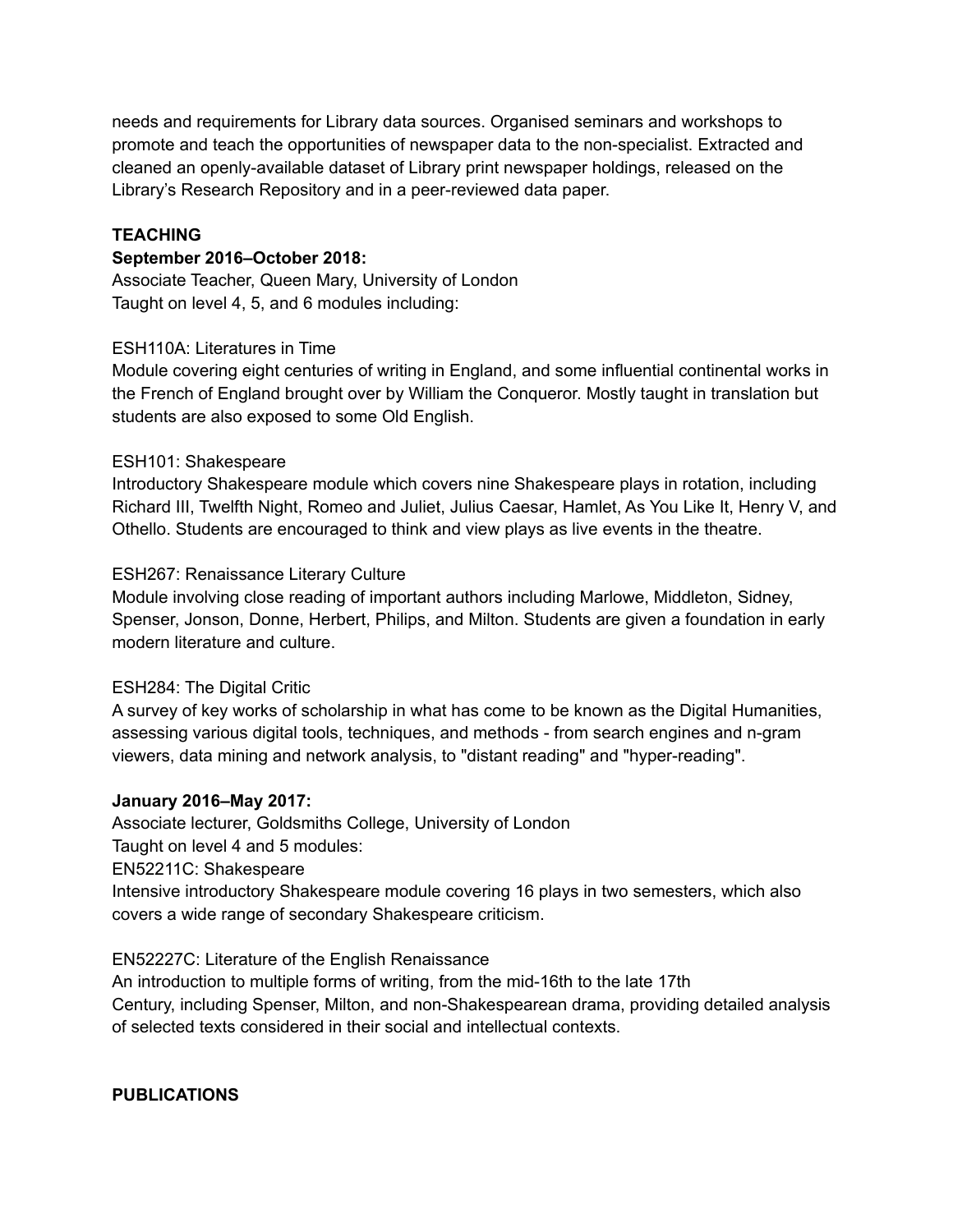## **Articles:**

'"More Difficult from Dublin than from Dieppe": Ireland and Britain in a European Network of Communication', *Media History*, 24.3–4 (2018), 458–76

'"How the World Jogges": Interconnectedness, Modularity and Virality in Seventeenth Century News', *Publishing History* 79.1 (2019).

With Luke McKernan, 'Converting the British Library's Catalogue of British and Irish Newspapers into a Public Domain Dataset: Processes and Applications' *Journal of Open Humanities Data* 7.1 (2021), pp. 1-5. DOI: <http://doi.org/10.5334/johd.23>

With Sebastian Ahnert, 'The Measure of the Archive: The Robustness of Network Analysis in the Light of Missing Data' *Cultural Analytics* (2021) (accepted for publication).

## **Polygraphs**

With Ruth Ahnert, Esther van Raamsdonk, Sebastian Ahnert, Miranda Lewis, Howard Hotson, and Philip Beeley, *Networking Archives* (in progress).

## **Reviews:**

Daniel Shore, *Cyberformalism: Histories of Linguistic Forms in the Digital Archive (*Johns Hopkins: Baltimore, 2019) for *Modern Language Review* 115.2 (April 2020)

#### **Book Chapters:**

'Newsbook to Newspaper: Changing Format, Layout and Illustration in Seventeenth and Eighteenth-Century Periodical News' in *The Edinburgh History of the British and Irish Press, Vol. 1, 1640-1800* (Edinburgh University Press) (under contract)

With Esther van Raamsdonk, 'The Republic of Letters: A Quantitative Case-Study', in *Silken Hooks and Silver Lines: Anglo-Dutch Relations in the Early Modern World* (Routledge: under contract, 2021)

#### **Invited Talks/Keynotes:**

Joint Keynote, 'Networking Archives: Early Modern Letters and the Promise of Connected Collections' presented at **'**Graph Technologies in the Humanities: 2021 Virtual Symposium' (upcoming: 9 February 2021).

## **Selected academic conference papers:**

'Seventeenth-century Newsbooks and Networks of News' Presented at 'Media Connections between Britain and Ireland', National Library of Ireland, July 2016.

'Methodological Approaches to News', Presented at 'European News' Workshop, Turku, Finland, May 2018.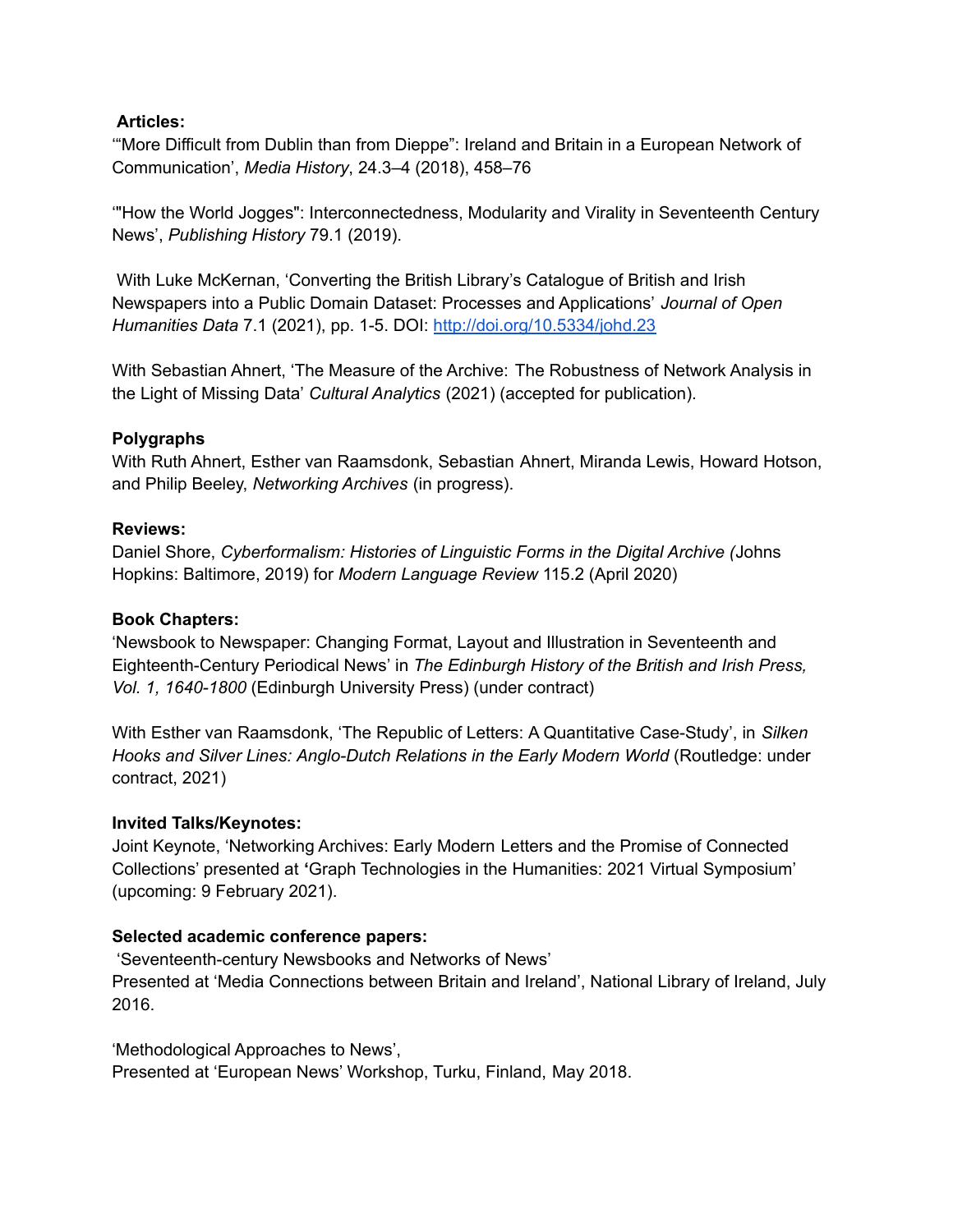'News counts: a Quantitative Approach to the Study of Early Modern News' Presented at EDPOP Conference, Utrecht, June 2018.

'"How the World Jogges": Interconnectedness, Modularity and Virality in Seventeenth Century News',

Poster presented at 'Digital Humanities 2019', Utrecht, July 2019.

Ryan, Yann; Coll Ardanuy, Mariona; van Strien, Daniel; Hosseini, Kasra; Beelen, Kaspar; Hetherington, James; McDonough, Katherine; McGillivray, Barbara; Ridge, Mia; Vane, Olivia; Wilson, Daniel CS, 'Using Smart Annotations to Map the Geography of Newspapers', Digital Humanities 2020 (peer-reviewed and accepted but presentation forthcoming)

Beelen, Kaspar; Ahnert, Ruth; Beavan, David; Coll Ardanuy, Mariona; Hosseini, Kasra; McDonough, Katherine; Lawrence, Jon; Ryan, Yann; Tolfo, Giorgia; Ridge, Mia; van Strien, Daniel; Vane, Olivia; Wilson, Daniel, 'Contextualizing Victorian Newspapers', Digital Humanities 2020 (peer-reviewed and accepted but presentation forthcoming)

With Ruth Ahnert and Sebastian Ahnert, 'Networking Archives: Quantitative History and the Contingent Archive' presented at *Computational Humanities Research Workshop* (Online, November 2020)

## **Other Publications**

*A Short Guide to Historical Newspaper Data, Using R*: a work-in-progress experimental collaborative book [\(https://bookdown.org/yann\\_ryan/r-for-newspaper-data/](https://bookdown.org/yann_ryan/r-for-newspaper-data/))

## **Datasets (named as an author and on an open-access institutional repository)** 'British and Irish Newspapers: A title-level list of British, Irish, British Overseas Territories and Crown Dependencies newspapers held by the British Library'. DOI: <https://doi.org/10.23636/1136>

The *Sun,* the *Colored News,* etc. Openly-available digitised news-text datasets. DOI: <https://doi.org/10.23636/1166>; https://doi.org/10.23636/1164

#### **Honours, awards and grants:**

2008: President's List and Gold Letter, University of Limerick

2016: Royal History Society Grant for Conference Travel.

2016: Postgraduate Research Fund, Queen Mary, for conference travel.

2017: Conference grant from Queen Mary's Centre for Early Modern Mapping, News and Networks.